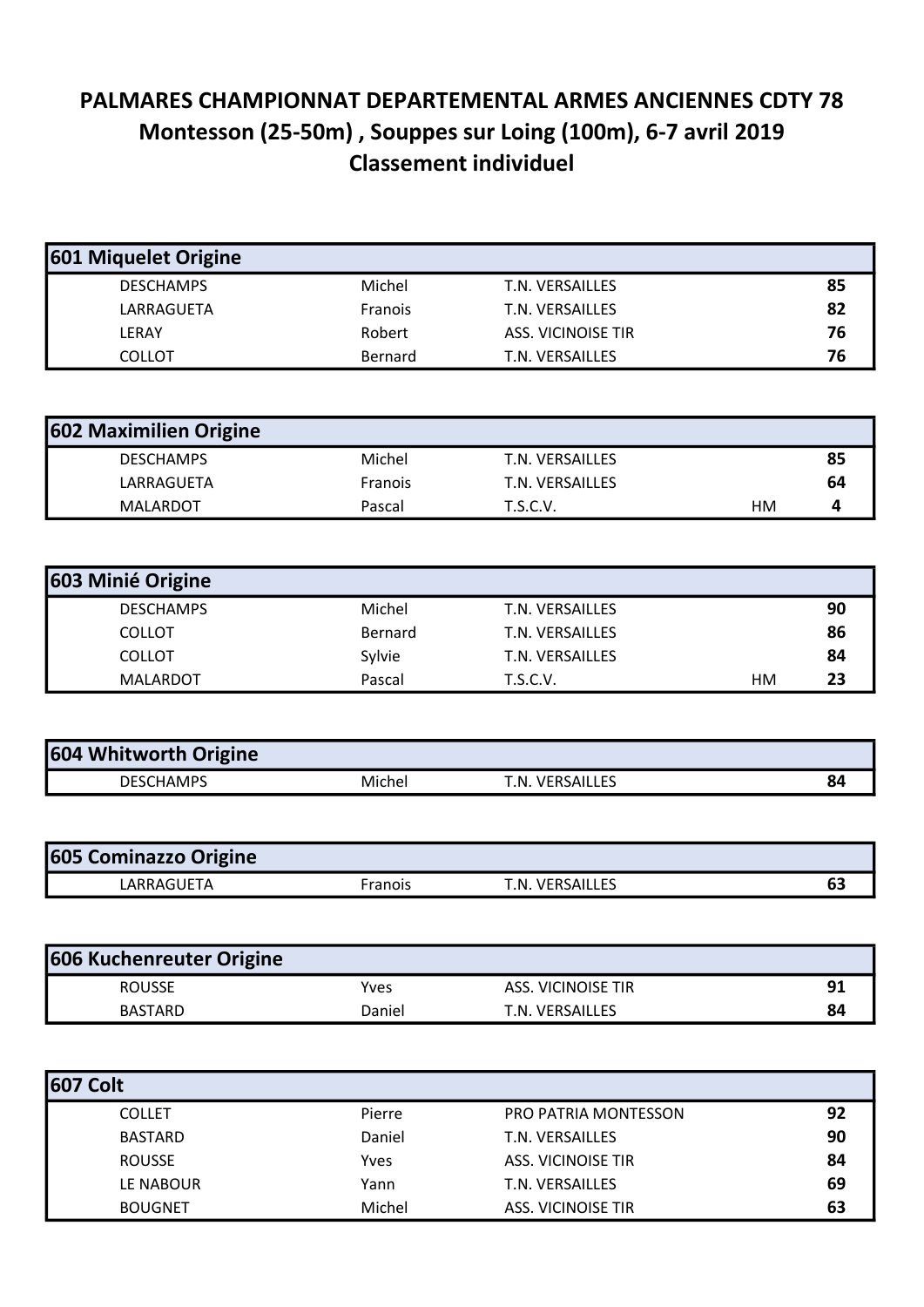| 614 Tanegashima Origine |                |                 |    |
|-------------------------|----------------|-----------------|----|
| <b>DESCHAMPS</b>        | Michel         | T.N. VERSAILLES | 85 |
| LARRAGUETA              | <b>Franois</b> | T.N. VERSAILLES |    |

| 615 Vetterli Origine |         |                 |    |
|----------------------|---------|-----------------|----|
| LARRAGUETA           | Franois | T.N. VERSAILLES | ω, |

| 616 Hizadai Origine |        |                 |  |
|---------------------|--------|-----------------|--|
| <b>DESCHAMPS</b>    | Michel | T.N. VERSAILLES |  |

| <b>623 Malson Origine</b> |      |                    |  |
|---------------------------|------|--------------------|--|
| LE NABOUR                 | Yann | T.N. VERSAILLES    |  |
| <b>ROUSSE</b>             | Yves | ASS. VICINOISE TIR |  |

| 636 Pensylvannia Origine |         |                   |    |    |
|--------------------------|---------|-------------------|----|----|
| LARRAGUETA               | Franois | T.N. VERSAILLES   |    | 70 |
| <b>BESLIER</b>           | Daniel  | S.T. LIVRY-GARGAN | НM |    |

| <b>637 Lamarmora Origine</b> |         |                   |    |    |
|------------------------------|---------|-------------------|----|----|
| LARRAGUETA                   | Franois | T.N. VERSAILLES   |    | 82 |
| COLLOT                       | Bernard | T.N. VERSAILLES   |    | 66 |
| <b>BESLIER</b>               | Daniel  | S.T. LIVRY-GARGAN | нм | 59 |

| 701 Miquelet Réplique |         |                         |  |
|-----------------------|---------|-------------------------|--|
| <b>XENAKIS</b>        | )imitri | <b>VERSAILLES</b><br>.N |  |

| 702 Maximilien Réplique |        |                    |    |    |
|-------------------------|--------|--------------------|----|----|
| <b>CHEMIN</b>           | Alain  | A.C. SOUPPES-LOING | нм | 81 |
| <b>BESLIER</b>          | Daniel | S.T. LIVRY-GARGAN  | НM | 20 |

| 703 Minié Réplique |        |                    |    |    |
|--------------------|--------|--------------------|----|----|
| CHEMIN             | Alain  | A.C. SOUPPES-LOING | нм | 86 |
| <b>BESLIER</b>     | Daniel | S.T. LIVRY-GARGAN  | НM | 62 |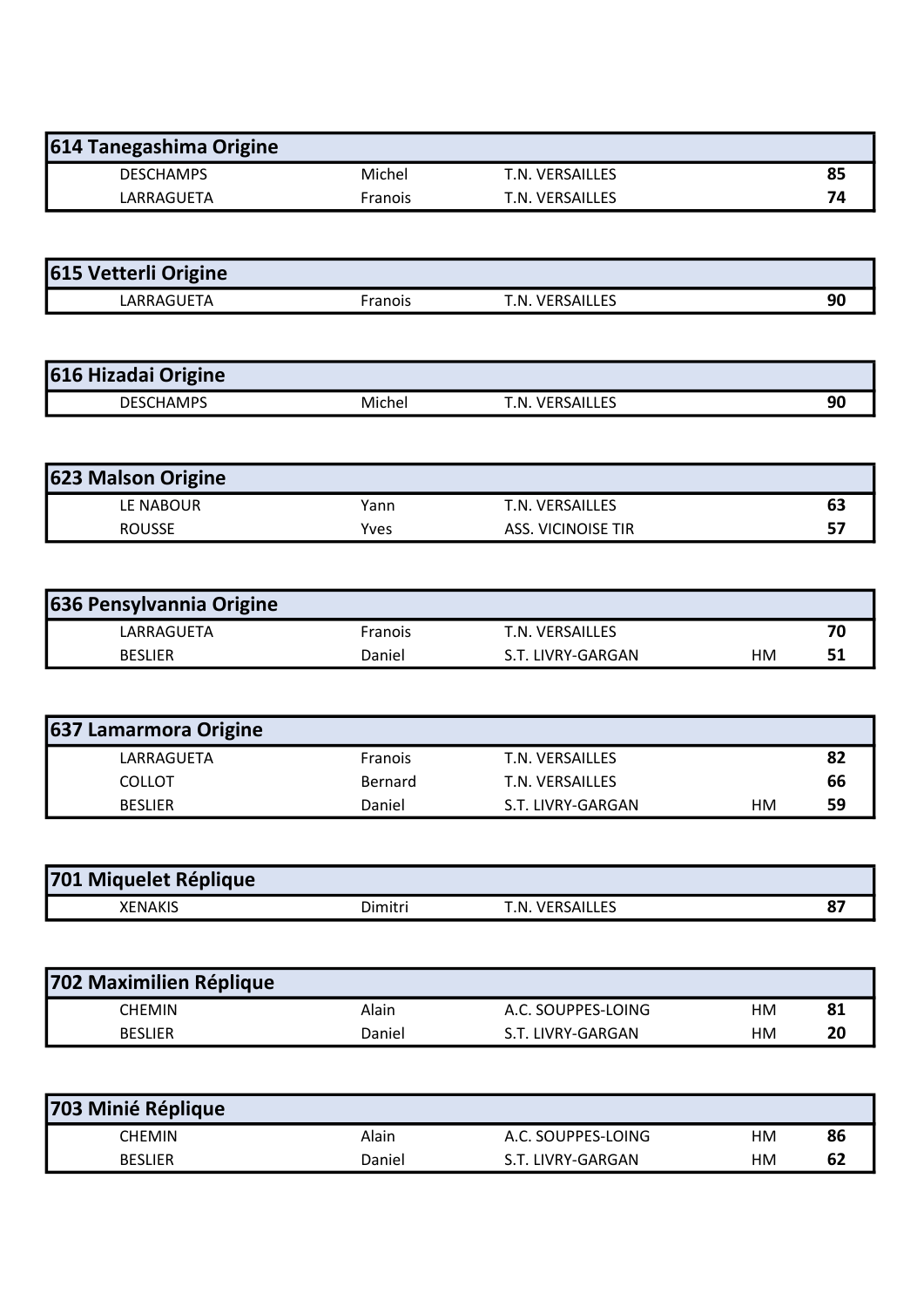| 704 Whitworth Réplique |         |                         |    |     |
|------------------------|---------|-------------------------|----|-----|
| <b>LILBERT</b>         | Arnaud  | T.N. VERSAILLES         |    | 100 |
| <b>COLLOT</b>          | Sylvie  | T.N. VERSAILLES         |    | 95  |
| <b>COLLOT</b>          | Bernard | T.N. VERSAILLES         |    | 90  |
| <b>MALOINE</b>         | Eric    | <b>J3 SPORTS AMILLY</b> | HМ | 84  |
| <b>CHEMIN</b>          | Alain   | A.C. SOUPPES-LOING      | HМ | 79  |
| <b>BESLIER</b>         | Daniel  | S.T. LIVRY-GARGAN       | HМ | 77  |
| <b>MALARDOT</b>        | Pascal  | T.S.C.V.                | HМ | 29  |

| 705 Cominazzo Réplique |          |                             |    |
|------------------------|----------|-----------------------------|----|
| <b>COLLET</b>          | Pierre   | PRO PATRIA MONTESSON        | 86 |
| <b>GUILHAMET</b>       | Michel   | ASS. VICINOISE TIR          | 81 |
| <b>BASTARD</b>         | Daniel   | T.N. VERSAILLES             | 81 |
| LERAY                  | Robert   | ASS. VICINOISE TIR          | 77 |
| <b>JACOTEZ</b>         | Jean-Luc | ASS. VICINOISE TIR          | 73 |
| <b>DELAVIGNE</b>       | Damien   | AMICALE TIREURS BUC         | 64 |
| <b>ROUSSE</b>          | Yves     | ASS. VICINOISE TIR          | 63 |
| LE BORGNE              | Philippe | <b>PRO PATRIA MONTESSON</b> | 47 |
| <b>COTTRET</b>         | Manuel   | <b>PRO PATRIA MONTESSON</b> | 39 |

| 706 Kuchenreuter Réplique |               |                             |    |
|---------------------------|---------------|-----------------------------|----|
| <b>DELAVIGNE</b>          | Damien        | AMICALE TIREURS BUC         | 95 |
| <b>GUILHAMET</b>          | Michel        | ASS. VICINOISE TIR          | 92 |
| <b>DOS SANTOS</b>         | Firmino       | <b>PRO PATRIA MONTESSON</b> | 91 |
| <b>COLLET</b>             | Pierre        | <b>PRO PATRIA MONTESSON</b> | 90 |
| LAURENT                   | Olivier       | ASS. VICINOISE TIR          | 87 |
| <b>MARTIN</b>             | <b>Bruno</b>  | <b>PRO PATRIA MONTESSON</b> | 86 |
| GRELLARD                  | Philippe      | AMICALE TIREURS BUC         | 85 |
| <b>GOURDON</b>            | Philippe      | ASS. VICINOISE TIR          | 83 |
| <b>JACOTEZ</b>            | Jean-Luc      | ASS. VICINOISE TIR          | 82 |
| <b>COTTRET</b>            | Manuel        | <b>PRO PATRIA MONTESSON</b> | 81 |
| <b>PIOCHE</b>             | Jean-François | T.N. VERSAILLES             | 80 |
| <b>BOUGNET</b>            | Michel        | <b>ASS. VICINOISE TIR</b>   | 73 |

| 708 Walkyrie Réplique |        |                        |  |
|-----------------------|--------|------------------------|--|
| COLLOT                | Sylvie | . VERSAILLES<br>⊤.N. ⊺ |  |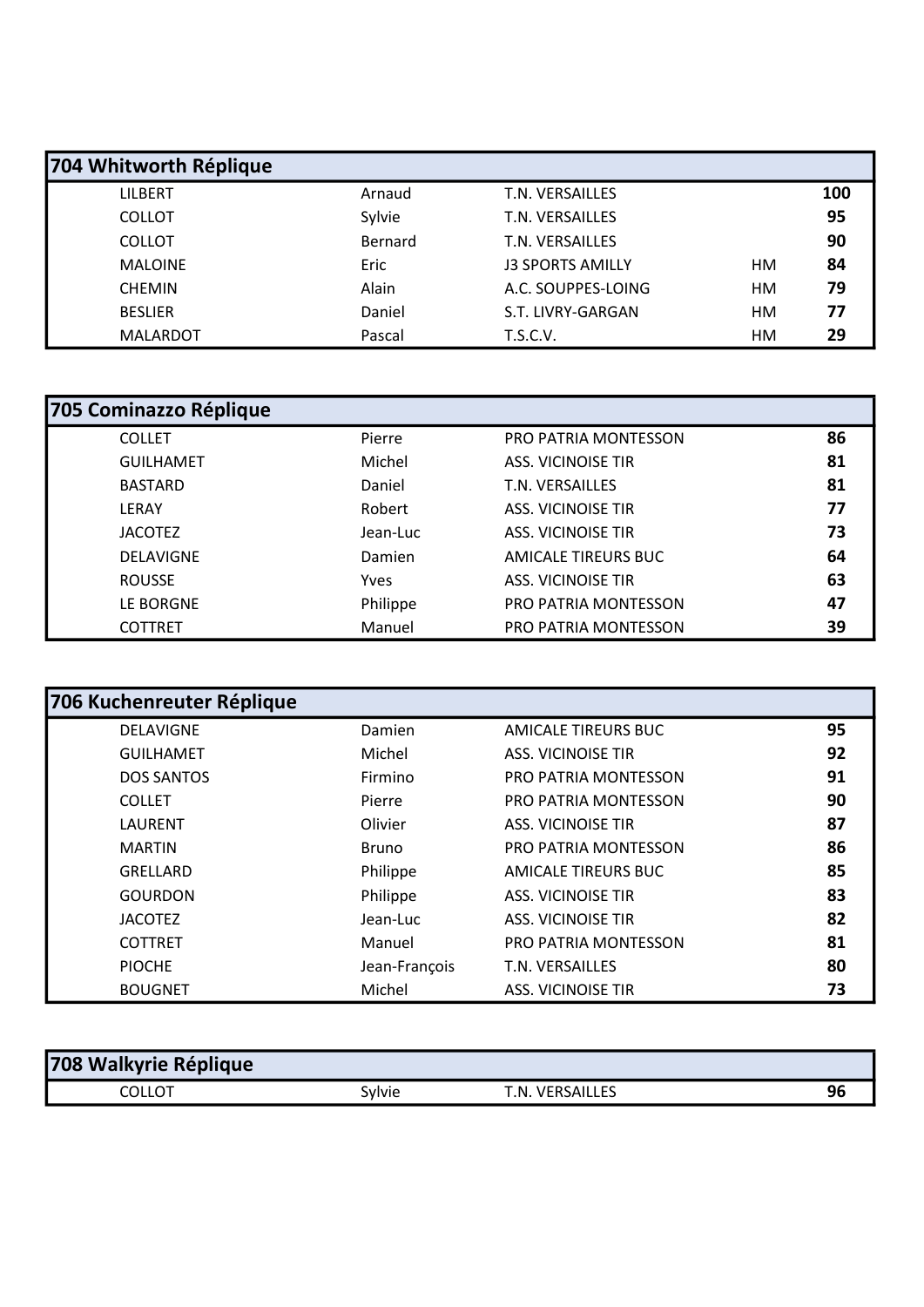| 712 Mariette      |              |                             |    |
|-------------------|--------------|-----------------------------|----|
| LAURENT           | Olivier      | <b>ASS. VICINOISE TIR</b>   | 91 |
| <b>BARTHELEMY</b> | Axel         | AMICALE TIREURS BUC         | 91 |
| <b>MARTIN</b>     | <b>Bruno</b> | <b>PRO PATRIA MONTESSON</b> | 89 |
| LE BORGNE         | Philippe     | PRO PATRIA MONTESSON        | 89 |
| <b>DOS SANTOS</b> | Firmino      | PRO PATRIA MONTESSON        | 88 |
| <b>GUILHAMET</b>  | Michel       | <b>ASS. VICINOISE TIR</b>   | 88 |
| <b>COLLET</b>     | Pierre       | <b>PRO PATRIA MONTESSON</b> | 87 |
| <b>DELAVIGNE</b>  | Damien       | <b>AMICALE TIREURS BUC</b>  | 87 |
| <b>BASTARD</b>    | Daniel       | T.N. VERSAILLES             | 85 |
| <b>MARCHAND</b>   | Renan        | L'AVENIR ST-REMY            | 84 |
| <b>PADET</b>      | Jean         | <b>PRO PATRIA MONTESSON</b> | 83 |
| <b>JACOTEZ</b>    | Jean-Luc     | <b>ASS. VICINOISE TIR</b>   | 83 |
| <b>ROUSSE</b>     | Yves         | <b>ASS. VICINOISE TIR</b>   | 83 |
| <b>FOURRf</b>     | Pascal       | <b>ASS. VICINOISE TIR</b>   | 82 |
| SORET             | Tony         | <b>AMICALE TIREURS BUC</b>  | 82 |
| <b>DESGRANGES</b> | Vincent      | <b>ASS. VICINOISE TIR</b>   | 79 |
| <b>GRELLARD</b>   | Philippe     | <b>AMICALE TIREURS BUC</b>  | 77 |
| <b>GOURDON</b>    | Philippe     | <b>ASS. VICINOISE TIR</b>   | 75 |
| <b>COTTRET</b>    | Manuel       | <b>PRO PATRIA MONTESSON</b> | 68 |
| <b>BOUGNET</b>    | Michel       | ASS. VICINOISE TIR          | 51 |

| 714 Tanegashima Réplique |            |                 |    |
|--------------------------|------------|-----------------|----|
| LE NABOUR                | Yann       | T.N. VERSAILLES | 93 |
| <b>BERUT</b>             | Christophe | T.N. VERSAILLES |    |

| 715 Vetterli Réplique |              |                             |     |
|-----------------------|--------------|-----------------------------|-----|
| <b>XENAKIS</b>        | Dimitri      | T.N. VERSAILLES             | 100 |
| <b>BERUT</b>          | Christophe   | T.N. VERSAILLES             | 94  |
| <b>DOS SANTOS</b>     | Firmino      | <b>PRO PATRIA MONTESSON</b> | 92  |
| GRELLARD              | Philippe     | AMICALE TIREURS BUC         | 91  |
| LE NABOUR             | Yann         | T.N. VERSAILLES             | 88  |
| <b>MARTIN</b>         | <b>Bruno</b> | PRO PATRIA MONTESSON        | 82  |

| 716 Hizadai Réplique |            |                 |    |
|----------------------|------------|-----------------|----|
| <b>BERUT</b>         | Christophe | T.N. VERSAILLES | 94 |
| LE NABOUR            | Yann       | T.N. VERSAILLES | 87 |